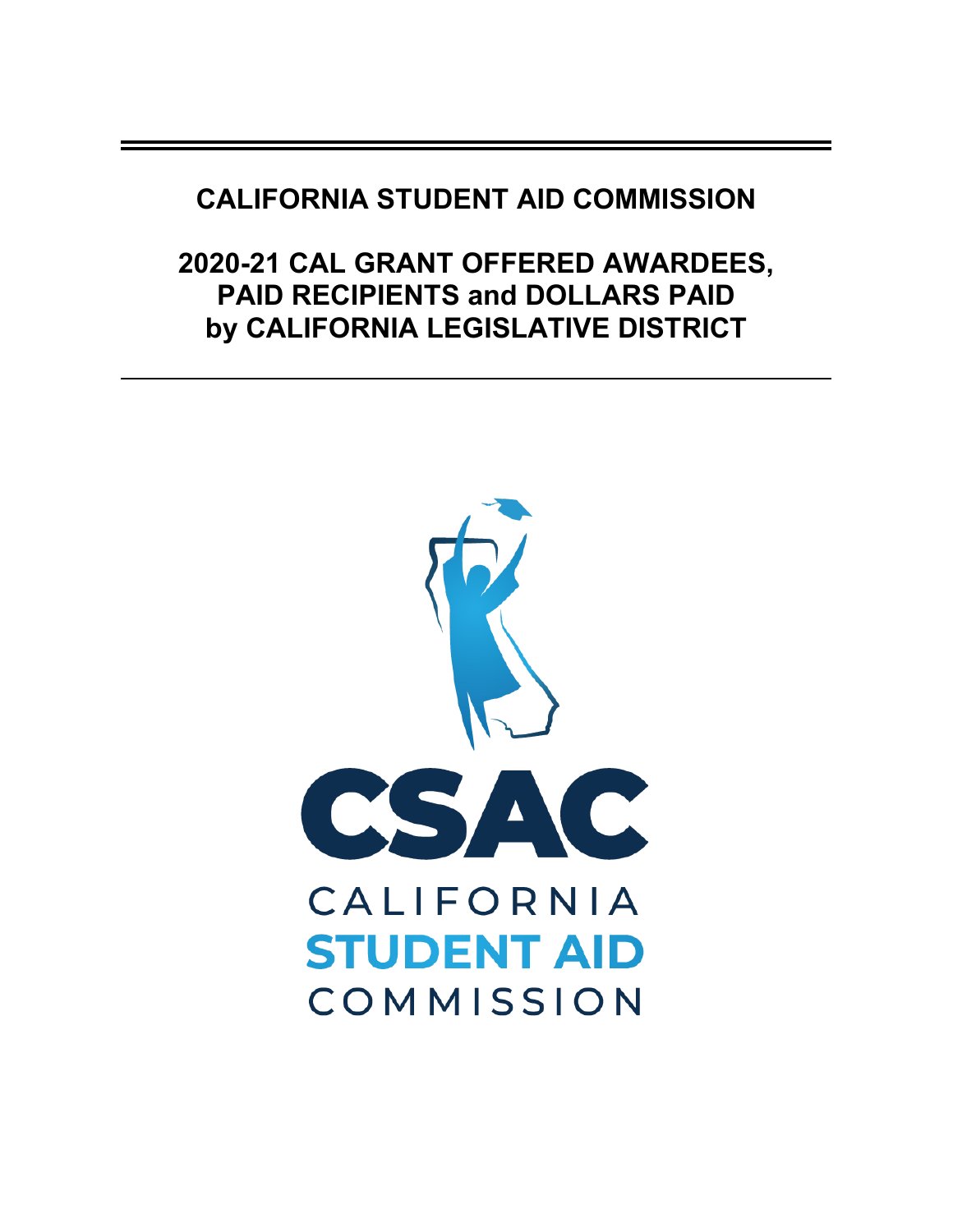### **CAL GRANT PROGRAM Offered Awardees, Paid Recipients, and Dollars Paid by California Legislative District Award Year 2020-21**

The data in this report reflect all new and renewal 2020-21 Cal Grant awards by California legislative district. Students are attributed to a legislative district by their high school, or, if their high school or the high school's district is not available, by the home address they reported on the Free Application for Federal Student Aid (FAFSA) or California Dream Act Application (CADAA). The data include:

- 1) The number of students who were offered Cal Grant awards ("Offered Awardees") in each legislative district;
- 2) The number of those students to whom the Cal Grants offered were actually paid ("Paid Recipients");
- 3) The total dollar amount of Cal Grant payments ("Dollars Paid") made to those Paid Recipients.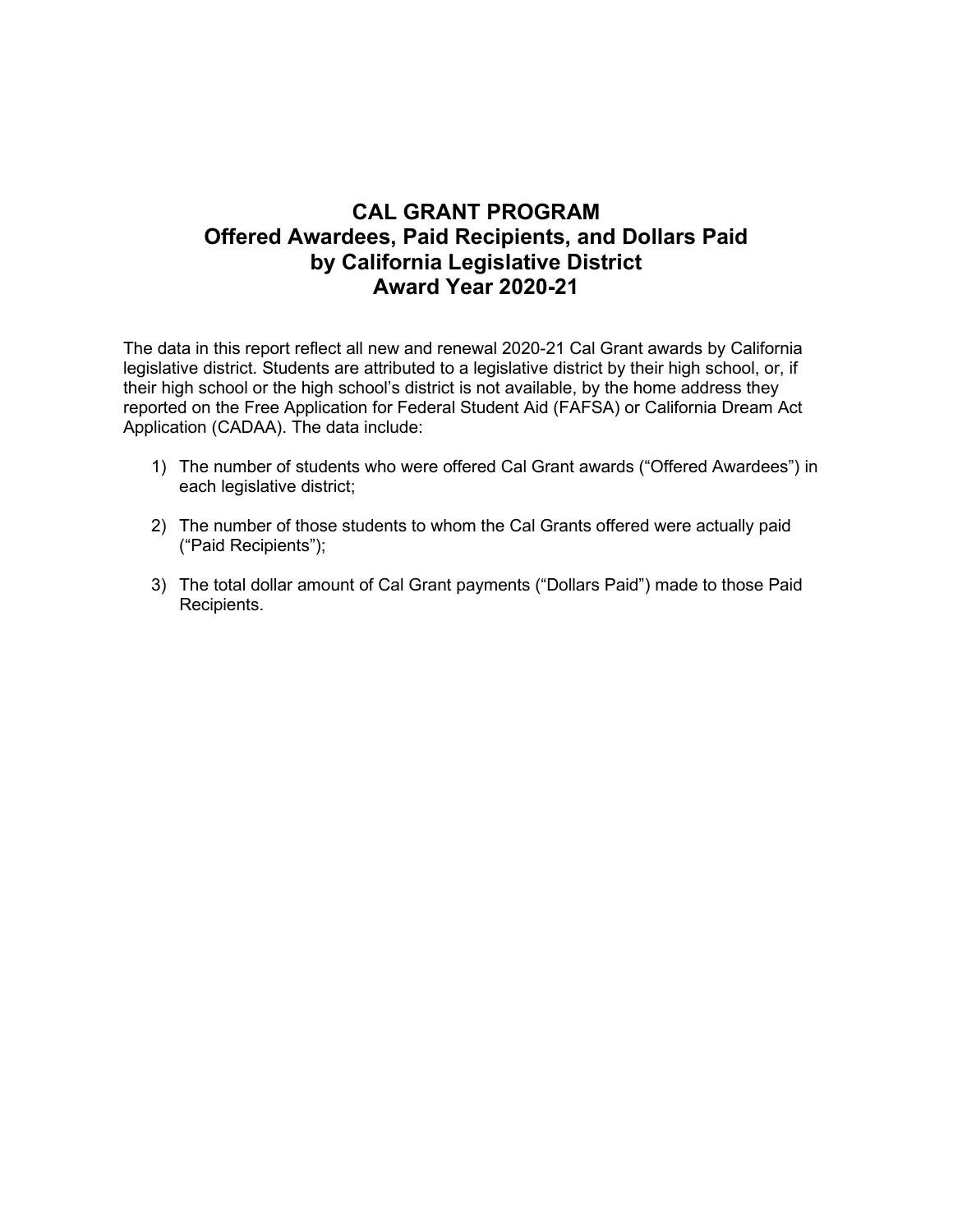#### **District Offered Awardees Paid Recipients Dollars Paid** 4,583 **2,465** \$11,621,414 **4,569 2,713** \$14,818,360 **6,843 5,953** \$18,299,414 **5,779 5,779 3,717** \$25,628,215 4,503 2,622 \$13,913,564 **4,140 2,463 \$15,015,828 1** 7,892 5,130 \$27,556,486 **1** 7,024 **1** 7,024 **1** 7,024 **1 1 1 7,101 4,687** \$27,729,017 3,478 **2,136** \$13,564,649  $\begin{array}{|c|c|c|c|c|} \hline 4,495 & 2,617 & 516,246,674 \hline \end{array}$  7,278 4,622 \$27,246,677 7,236 4,252 \$26,183,325 **14 4,996 2,978 \$19,441,649**  5,137 3,272 \$25,979,131  $\begin{bmatrix} 2,024 \\ 2,024 \end{bmatrix}$  1,311 \$10,049,612  $\begin{vmatrix} 4,094 \\ 3,044 \end{vmatrix}$  \$22,274,342 7,112 4,581 \$33,587,814  $\begin{array}{|c|c|c|c|c|} \hline \text{4,357} & \text{3,238} & \text{524,515,042} \hline \end{array}$  **5,327** 3,564 \$25,814,482 10,408 6,787 \$39,994,071 **3,146 2,110** \$14,785,613 10,396 6,704 \$34,362,169 **1,540** \$11,363,946 **5,716 3,986 \$27,307,545**  11,482 7,266 \$35,794,496 **6,219 4,345 \$28,116,943**  1,727 \$12,000,600 **29**  $\begin{array}{|c|c|c|c|c|} \hline \text{3,344} & \text{520,817,802} \hline \end{array}$  **6,870 4,204** \$23,566,776 **b** 9,286 **6,028 \$30,580,276**  8,556 5,386 \$27,833,607 **1** 9,831 5,862 \$31,990,730 **1** 7,254 **4,419** \$22,407,902  $\vert$  5,001  $\vert$  2,981 \$15,178,609 **1** 7,896 **4,870 \$25,527,314**  7,188 4,601 \$27,584,073 **4,368 2,892** \$19,851,143 | 8,864 6,183 \$37,804,267 **6,510 4,168 \$27,767,753**  6,298 **4,245 \$27,880,409**  $\begin{bmatrix} 5,735 \end{bmatrix}$  3,295 \$21,257,008

#### **2020-21 Cal Grant Offered Awardees, Paid Recipients and Dollars Paid by California State Assembly Districts**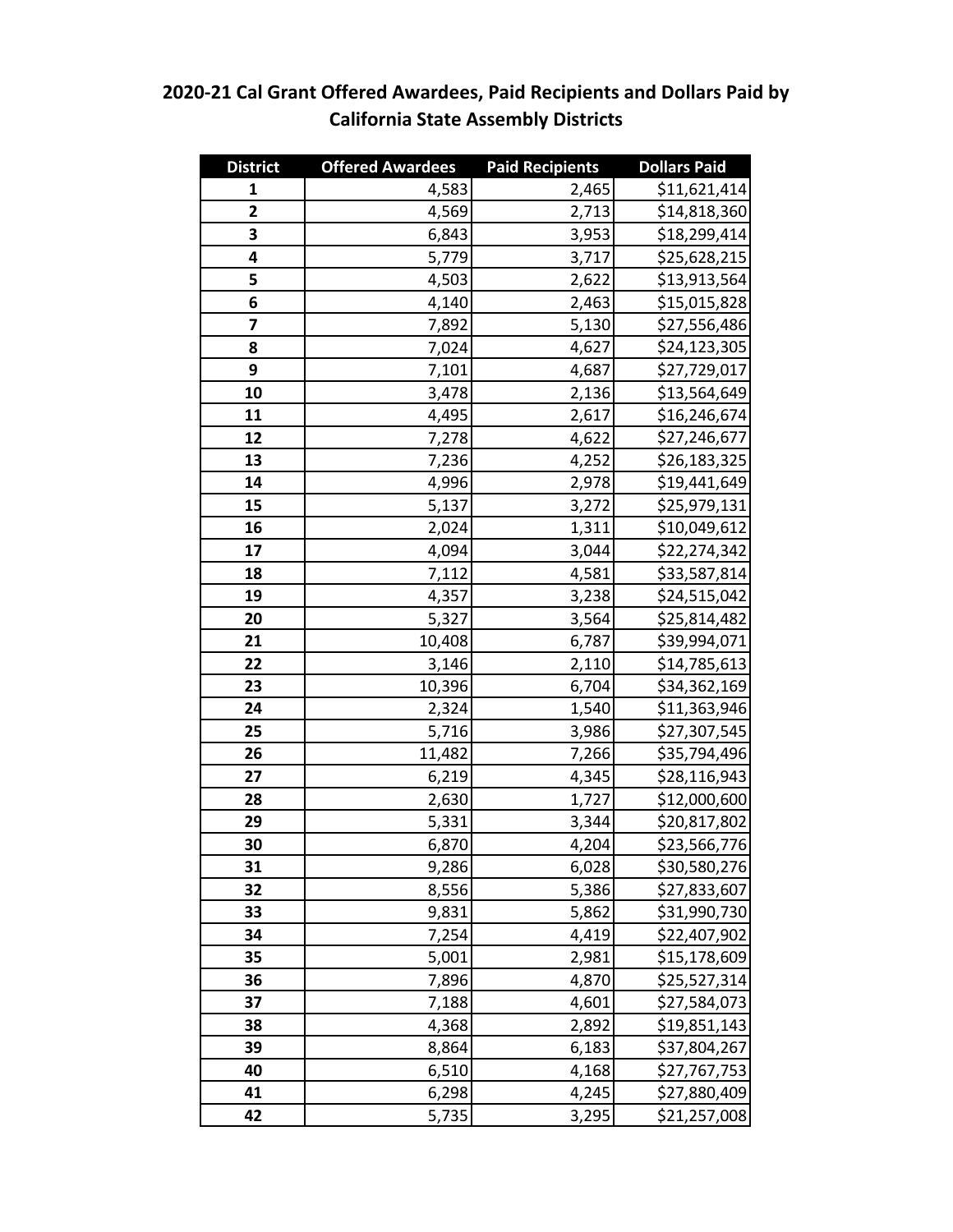#### **District Offered Awardees Paid Recipients Dollars Paid**  $\begin{array}{|c|c|c|c|c|} \hline 6,928 & & 4,995 & & 530,183,076 \hline \end{array}$   $\begin{vmatrix} 5,534 & 3,779 & 21,411,920 \end{vmatrix}$  **6,607 4,576 \$28,736,330 6,731 4,648 \$27,835,870 9,014** 5,684 \$36,406,057 **1 1**,269 **1 1**,921 **531,192,303**  8,847 6,770 \$48,841,726 3,381 **2,291 \$16,532,556**  9,008 6,421 \$40,517,768 **9,437 6,361** \$39,955,914  $\vert$  8,544 6,137 \$39,095,569  $\begin{array}{|c|c|c|c|c|} \hline \textbf{5,813} & \textbf{3,809} & \textbf{525,742,785} \hline \end{array}$  6,172 4,316 \$31,327,598 **5,694 \$30,062,506**  9,552 6,163 \$37,838,878  $\vert$  9,775 6,684 \$39,090,735 11,974 8,091 \$48,407,973 7,834 5,116 \$35,191,952 **1** 9,277 **5,942** \$40,254,334 | 7,404  $\vert$  4,958 \$30,794,639 10,502 7,302 \$41,275,376 10,893 7,277 \$41,061,748  $\begin{bmatrix} 8,493 \\ 5,786 \end{bmatrix}$  \$34,855,401  $\vert$  4,890 3,311 \$21,127,661 8,657 **5,235 \$36,258,538**   $\begin{bmatrix} 6,008 \\ 6,008 \end{bmatrix}$  3,959 \$26,606,781  $\vert$  9,791 6,271 \$37,343,385 **6,850 4,774** \$24,639,592 8,016 4,669 \$25,092,881 | 9,286 6,395 \$40,813,499  $\vert$  3,295  $\vert$  1,988 \$14,067,907 4,056 2,644 \$19,477,568 **5,491 5,491 5,491 5,491 5,491 5,491 5,491 5,491 5,491 5,491 5,491 5,491 5,491 5,491 5,491 5,491 5,491 5,491 5,491 5,491 5,491 5,491 5,491 5,491 5,491 5,491 5,491**  $\begin{array}{|c|c|c|c|c|} \hline \text{18,325,667} & & \text{2,936} & \text{5,18,325,667} \hline \end{array}$   $\begin{array}{|c|c|c|c|c|} \hline \text{5,149} & \text{3,148} & \text{522,456,942} \hline \end{array}$ **78**  $\begin{bmatrix} 3,426 \\ 3,426 \end{bmatrix}$  2,070 \$14,886,002 7,326 4,477 \$27,231,620 **9,216 5,687 \$31,761,721 Unknown** | 347 347 207 \$1,160,794 **Total** | 544,378 353,869 \$2,166,909,127

### **2020-21 Cal Grant Offered Awardees, Paid Recipients and Dollars Paid by California State Assembly Districts**